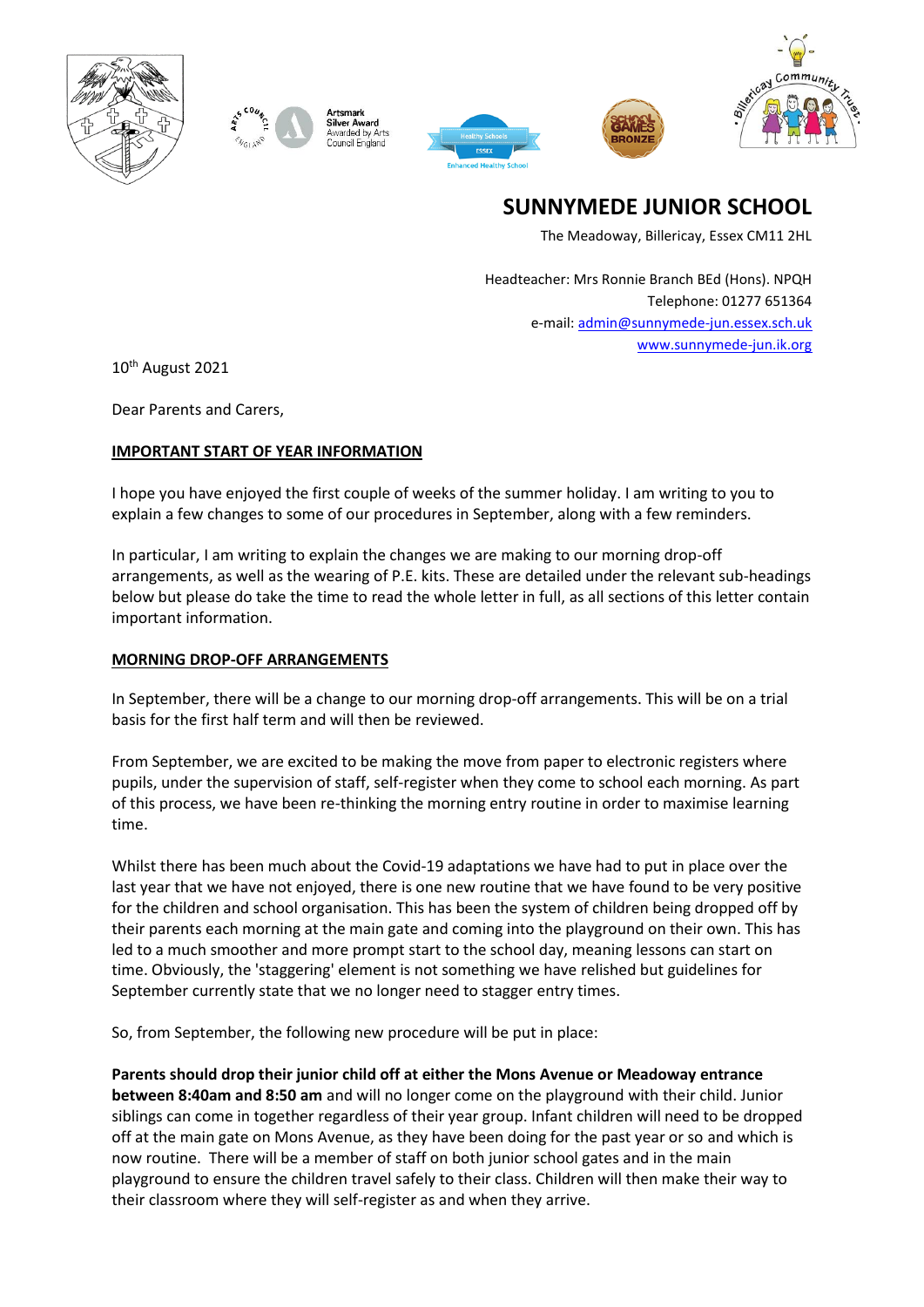Governors have approved the changes and we will review them after the half term.

NOTE to new Y3 PARENTS: As discussed at the transition meeting, on the first day of term, you can bring your child to school a little later, between 9:00 and 9:05 am if you prefer. If you still wish to bring your Y3 child between 8:40 and 8:50, that is no problem, but please identify them as a Y3 pupil to the adult on duty at the gate so they can be taken to the right place!

### **END OF DAY COLLECTION ARRANGEMENTS**

Please note that the end of day arrangements will remain as they did prior to Covid restrictions being in place. This will mean that the bell rings at 3:15 pm for all year groups and children can be collected from teachers in the playground. Gates will open from approximately 3:10pm. Letters were sent to parents before the end of term to inform you of collection points. However, the table below is a reminder. Please remember that you will need to complete an exiting arrangements form if you will not be collecting your child personally from the collection points below. This includes giving permission for your child to walk home alone if they are in Years 5 and 6. This form can be found in the Key Forms section of our website.

| 3H - Mrs Houghton              | Infant playground (by play equipment) |
|--------------------------------|---------------------------------------|
| 3P - Mrs Pye                   | Infant playground (by play equipment) |
| 4HB - Mrs Bicheno/Mrs Hathaway | Junior playground                     |
| 4L - Miss Lee                  | Junior playground                     |
| 5M - Mrs Mussenden             | Infant playground (top end)           |
| 5T - Miss Turnbull             | Infant playground (top end)           |
| 6A- Miss Aston                 | Junior playground                     |
| 6W - Miss Wilcox               | Junior playground                     |

## **FACE COVERINGS**

From September, it will be a personal choice for you to wear a face covering when you collect your child from school. However, I please ask that you respect the personal decisions people make. In particular, if you choose not to wear a face covering yourself, please can I ask that you are respectful of any request by a member of staff or another parent if they request that you keep a 2m distance. We do not know each person's personal situation and I am aware that there are members of the school community who are anxious about the lifting of restrictions. For example, they may be clinically vulnerable themselves or care for a family member who is high risk. Thank you in advance for your understanding and co-operation.

#### **P.E. KIT IN SEPTEMBER**

A few parents asked me before the end of term if, when restrictions were lifted, children could continue to come to school in their P.E. kit on P.E. days. Many parents I spoke to seemed to like this, as did the children. Staff also liked this arrangement on the whole, as more time could be spent on P. E. rather than getting changed. The governing body agreed that we could continue allowing children to come to school in their P.E. kit on P.E. days, on a trial basis for half a term. The main concern expressed was that some families were treating the relaxation of uniform as a 'non-uniform day', wearing football kits and other clothing that does not form part of our uniform.

So, in order for us to continue the trial as a more permanent arrangement, we will be requiring all children to come to school on P.E. days in the school's correct P.E. kit. This is set out below, and we have also clarified some aspects that were a bit 'woolly' so to speak: these clarifications are in bold blue font below: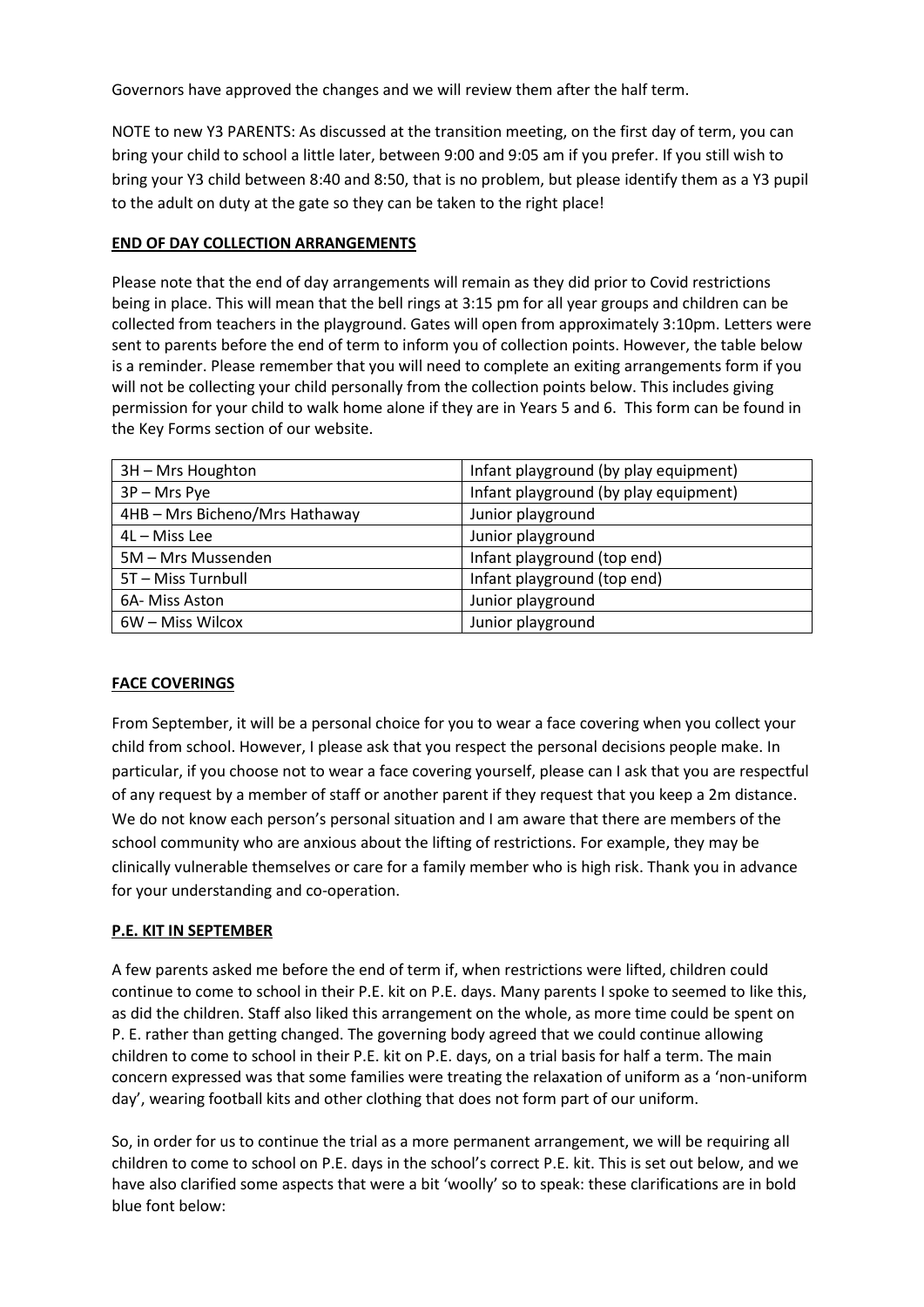### P.E. TOPS

- White polo shirt
- Plain dark coloured sweatshirt **(royal blue, navy or black)**
- P.E. BOTTOMS
- Royal blue shorts
- **Plain navy or black** jogging bottoms can be worn outdoors in cold weather
- P.E. SOCKS and FOOTWEAR
- **Plain** Trainers for outdoors
- Plimsolls may be worn indoors
- **Plain white or black** socks (not tights)

In summary, I am emphasising the need for the P.E. kit to be PLAIN. Tops and bottoms should not have logos on them (except a school logo if you wish) and we have specified what colour a 'dark' jumper should be. Please also note that trainers should be as plain as possible. We recognise that it can be difficult to get trainers with no logos at all but ideally, any small logo will be the same colour as the trainer wherever possible. Trainers should be plain black or white or neutral in colour, if possible.

We will monitor the implementation of this carefully and decide after half term if we will continue the above arrangements for P.E. days.

Also, we are anticipating clubs resuming shortly after we return: any child attending a club will need to bring their P.E. kit to school separately, unless the club happens to be on their P.E. day.

P.E. days for the autumn term are in the process of being finalised so we will let you know your child's P.E. days as soon as we return in September. For the first week back Y5 pupils should come to school in their P.E. kits on Thursday  $2^{nd}$  September and Y6 should wear theirs on Friday 3<sup>rd</sup> September.

## **STUDYBUGS**

We will be introducing a new system for reporting your child's school absence in September. We sent you a separate letter about this earlier today so please do take the time to read this before the term begins. For new Y3 parents, this letter was sent via the admin email rather than Parentmail.

#### **NUT-FREE POLICY**

Given the increasing number of pupils with nut allergies, we have formally added to our school prospectus that we aim to be a nut-free school. The updated prospectus can be found on our school website. However, for ease of reference, please see the extract below:

*We aim to be a nut-free school, with the intention of reducing the risk to those children and adults who may suffer an anaphylactic reaction if exposed to nuts to which they are sensitive. The school aims to protect children who have allergies to nuts. We do everything we can to ensure that nuts or nut products are not brought on our school premises. However, we require parents and carers to help us achieve this by ensuring they do not include such items in their child's lunch box. Midday Assistants will do their best to ensure that children's lunch box contents adhere to our policy".*

*Our "Nut-Free Policy" means that the following items should not be brought into school:* 

• *Packs of nuts*